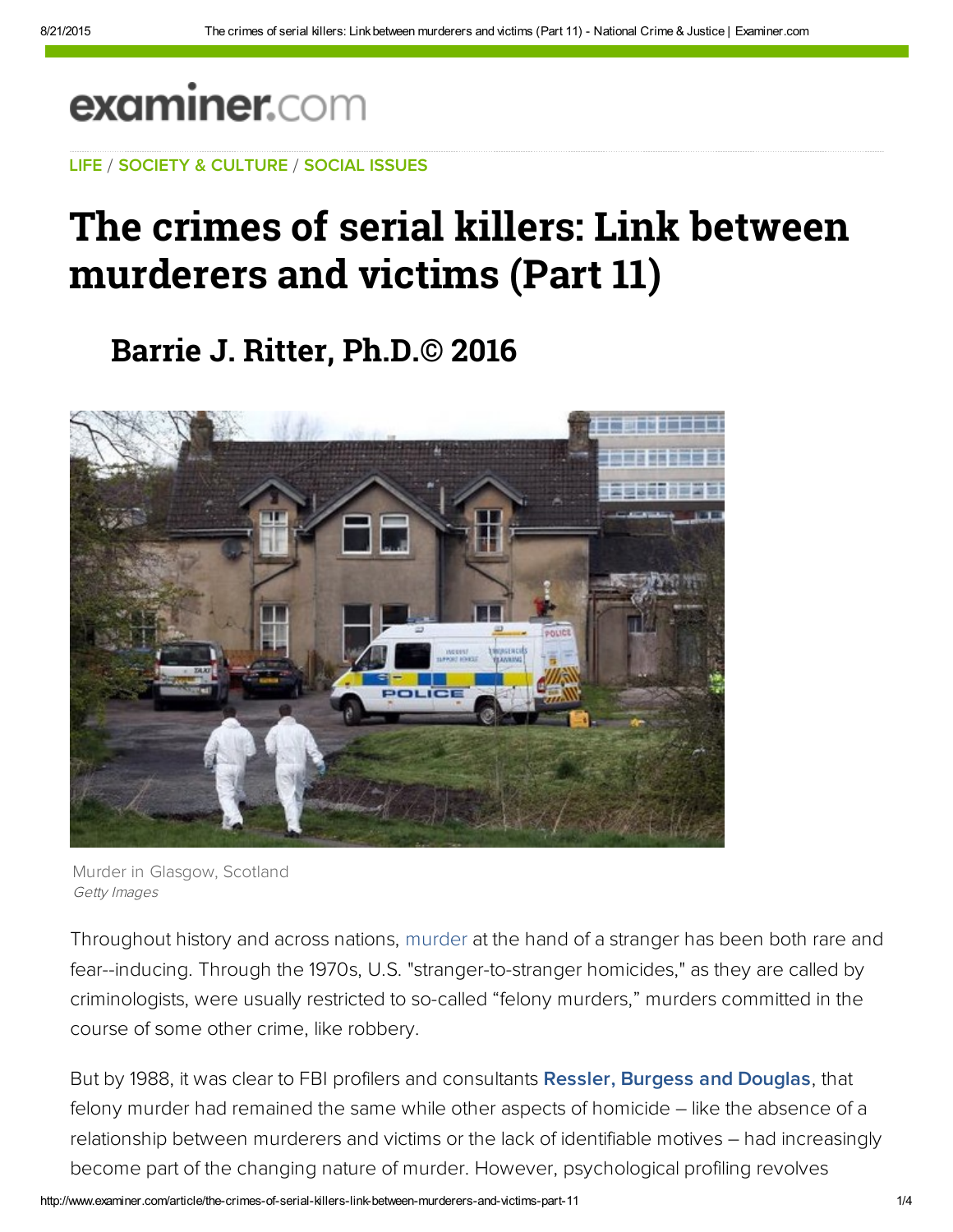8/21/2015 The crimes of serial killers: Link between murderers and victims (Part 11) National Crime & Justice | Examiner.com

around the issue of motive and a profiler rarely says that a person was killed by a stranger. The following vignette, written by a profiler, is indicative of this thinking:

*"*

. . . So you ask, why would someone come into a place of business, seek her out, and do this to her [stab her in the back, then cover her with a blanket]? It appeared that this was an explosive individual who felt the victim had 'stabbed him in the back.' When you see a victim who primarily has injury to the back without a rape or robbery, it usually points to a revenge murder. This suspect would have had a prior relationship with her which would have been positive at one point. I said this because the killer showed some remorse by covering her, and there was no [rape] attempt [\(Schurman-Kauflin](http://bit.ly/Jp18b7), 2011).

There are so many leaps of faith in this one paragraph, one could get dizzy just watching the author soar from the real world into the air above. To equate the killer's method of killing with metaphorical "back stabbing" is the kind of thinking usually granted only to small children listening to fairy tales.

But science is about keeping one's feet firmly planted on the ground, so this author first determined that there were three areas in which a victim-offender linkage was possible: (1) the existence of a prior relationship; (2) the existence of an identifiable motive; and (3) the existence of a particular victim-type selected by the killer. Consequently, in conducting research on the individual cases, particular care was taken to specify (1) the exact nature of all the relationships between the victims and the killer(s); (2) to examine the possible motives to determine those that are credible; and (3) to identify those characteristics which either indicated a victim-type or indicated differences among the victims.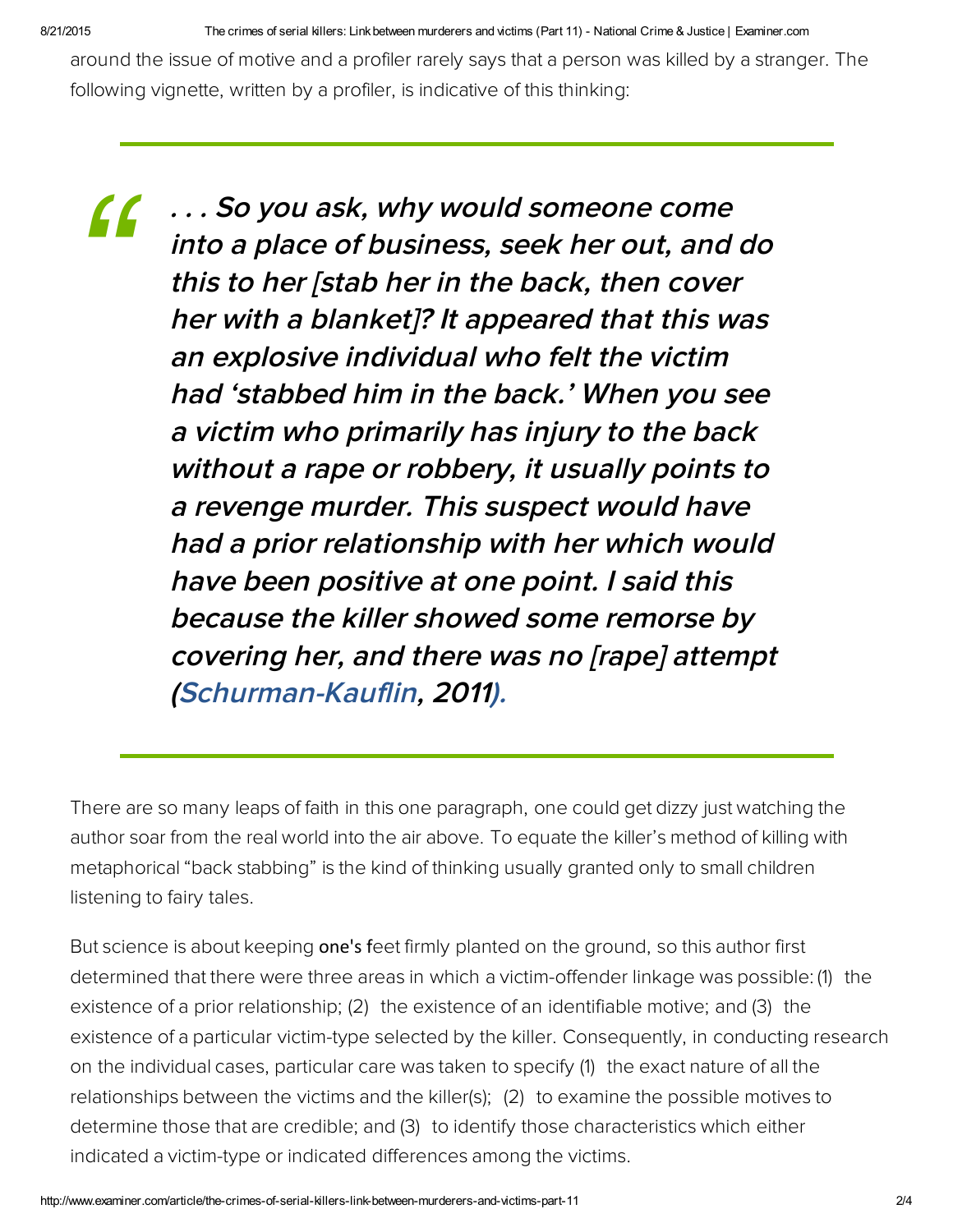## 8/21/2015 The crimes of serial killers: Link between murderers and victims (Part 11) - National Crime & Justice | Examiner.com

Existence of prior relationships- in 10 of the 27 cases (37 percent), the killer was a stranger to each of the victims. In two cases, authorities attempted to link one of the victims to the killers, but the evidence for doing so was poor. This justified the addition of these cases to the percentage of stranger homicides. In two cases, all of the existing relationships were predicated upon the murders, and therefore, since this is one of the definitions of a stranger murder, these cases further raised the percentage of stranger homicides. In two instances, all but one of the victims was a stranger, so these two killers were predominantly involved in stranger homicides. Therefore, cases involving only stranger-victims accounted for 52 percent of the total. When the category was all or almost-all stranger-victims, the percentage rose to 59 percent.

Of the remaining 11 cases, all but 2 involved a combination of stranger-to-stranger murders along with the murders of acquaintances, lovers or family members. (There were only three who murdered family members as well as strangers.) In 2 of the 27 cases (7 percent) the offender apparently did not kill any strangers, although it was possible that **[H.H. Holmes](http://bit.ly/JKAxjC)** may have developed relationships for the purpose of murder, which, in this study, is defined as a stranger homicide.

In summary, in 25 of the 27 cases (or 93 percent) , the multiple murderers of this study did kill people who were strangers, but they did not necessarily kill only strangers. On the other hand, the nature of the relationships in the remaining 2 cases – that of Holmes and **[Charles Schmid](https://en.wikipedia.org/wiki/Charles_Schmid)**, had qualities that made them more similar to the other 25 than different from them. Both subjects just took up killing – to see if they could get away with it or because the killer thought murder was a good way to end unwanted relationships. No one ever called either Holmes or Schmid merciful or patient men. These are rarely the descriptions used for any serial killer in this or any other study.

## SUGGESTED LINKS

- **[Part 10. Serial killers: The Crimes](http://www.ritterhomicideresearch.com/articles/Part-10.pdf)**
- **[Part 9. Major personality characteristics: Bundy and Collins](http://www.ritterhomicideresearch.com/articles/Part-9.pdf)**
- **[Part 8. Major personality characteristics: Superman Philosophy and Greed](http://www.ritterhomicideresearch.com/articles/Part-8.pdf)**
- **[Part 7. Major personality characteristics: Egoism, Ambition and Grandiosity](http://www.ritterhomicideresearch.com/articles/Part-7.pdf)**
- **[Part 6. Major personality characteristics: Dissimulation and Egocentrism](http://www.ritterhomicideresearch.com/articles/Part-6.pdf)**